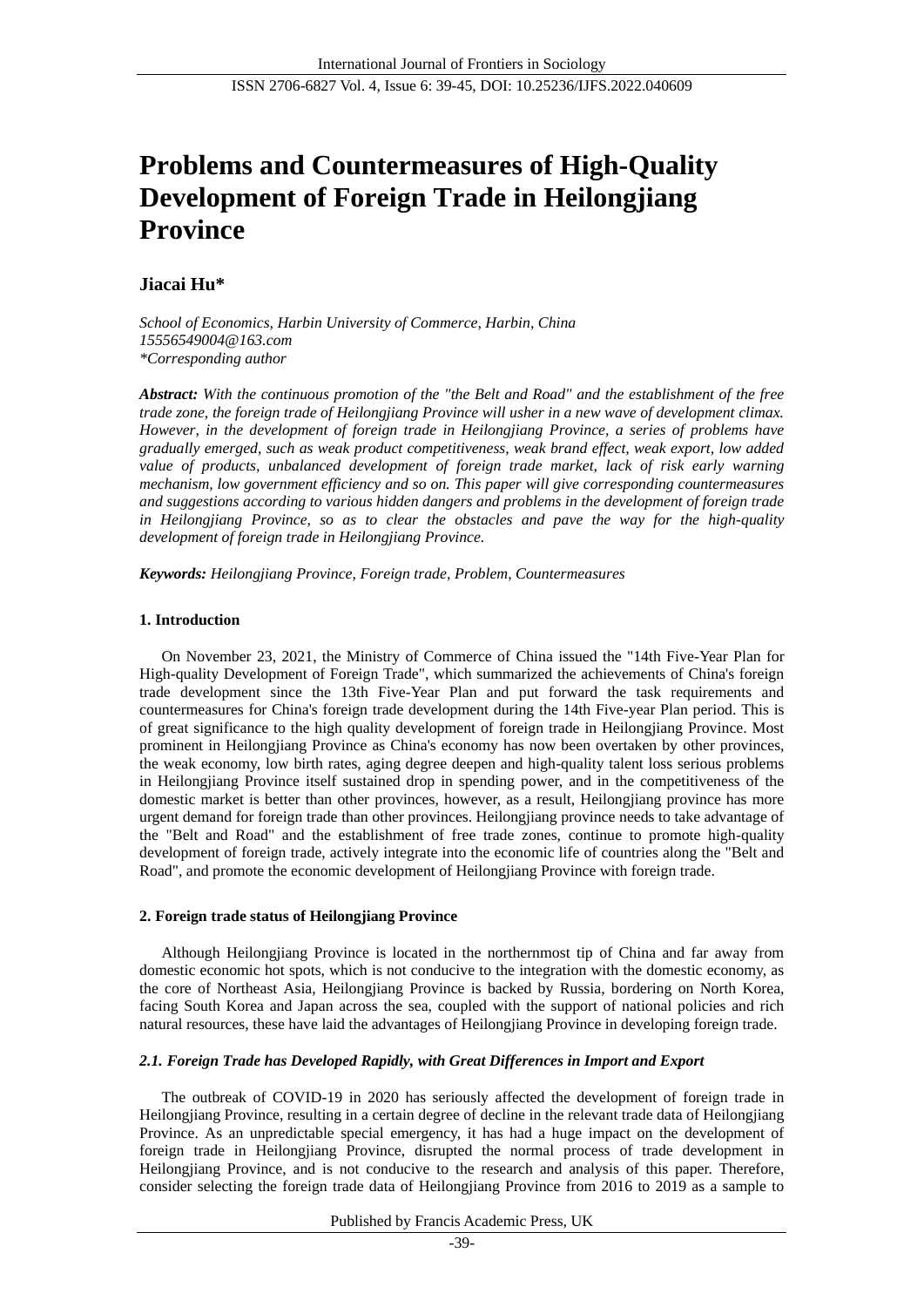analyze the achievements and characteristics of foreign trade development in Heilongjiang Province during the 13th Five Year Plan period. The results are shown in Figure 1.



*Figure 1: Foreign trade import and export data of Heilongjiang Province from 2016 to 2019 (Data source: Heilongjiang statistical yearbook)*

As can be seen from Figure 1, the foreign trade of Heilongjiang Province has developed rapidly. The total import and export volume has increased rapidly from US \$16.54 billion in 2016 to US \$27.1 billion in 2019, with an average annual growth of nearly 18%, of which the total import volume has increased from US \$11.49 billion to US \$22.03 billion, with an average annual growth of 24%. However, the development of export trade is very slow, with an increase of only US \$30 million in three years and great volatility, It makes the foreign trade of Heilongjiang Province in a state of deficit for a long time and has a trend of rapid expansion, which exposes the problem that Heilongjiang Province has been in a weak position and weak competitiveness in foreign trade for a long time. The attraction of export products to foreign consumers is not strong, but the dependence on foreign products is strengthening, which further worsens the foreign trade situation of Heilongjiang Province.

*2.2. Exports are Mainly Industrial Manufactured Products and Imports are Mainly Primary Products*



*Figure 2: Composition of export proportion of Heilongjiang Province from 2016 to 2019 (Data source: Heilongjiang statistical yearbook)*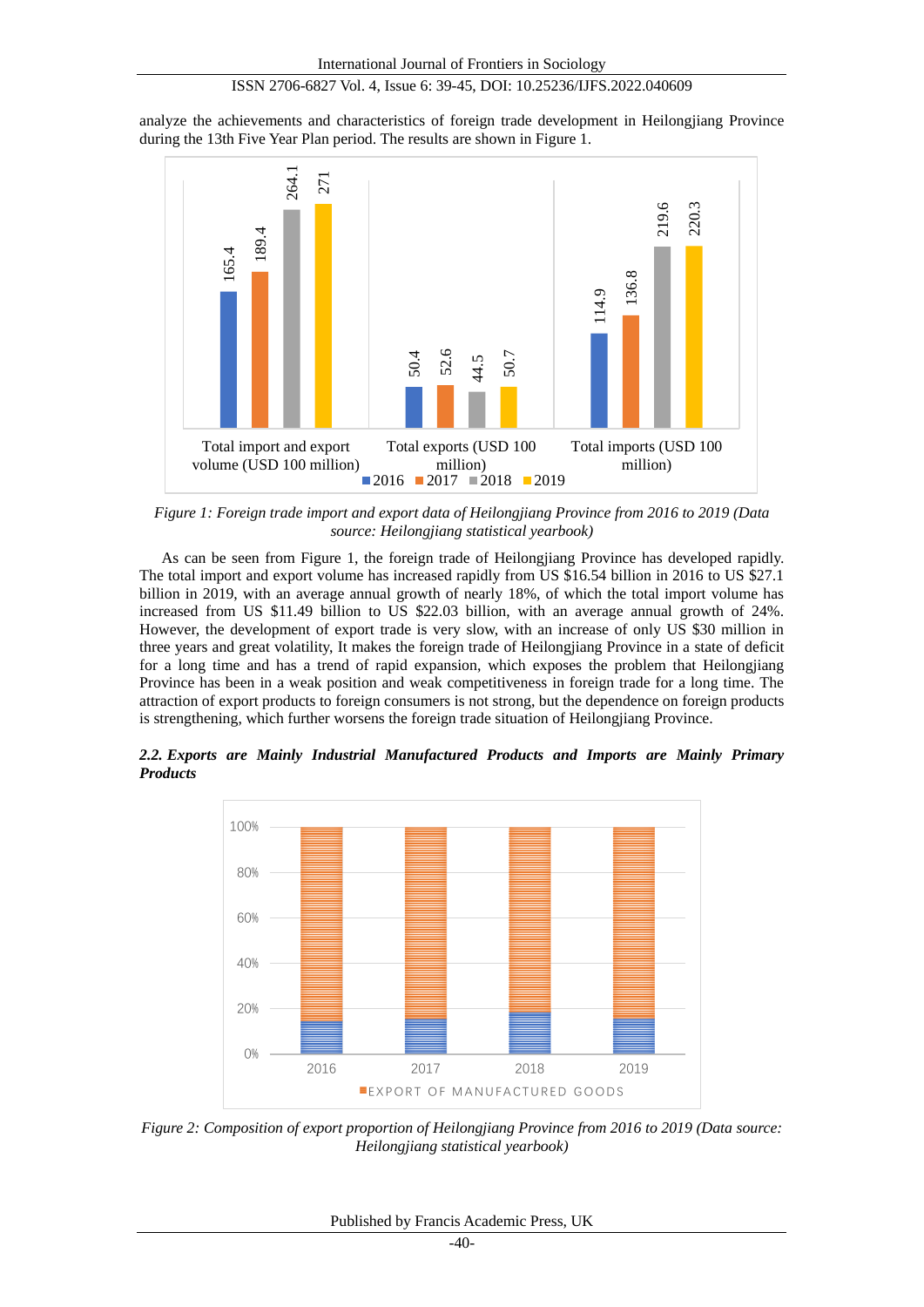International Journal of Frontiers in Sociology



ISSN 2706-6827 Vol. 4, Issue 6: 39-45, DOI: 10.25236/IJFS.2022.040609

*Figure 3: Composition of import proportion of Heilongjiang Province from 2016 to 2019 (Data source: Heilongjiang statistical yearbook)*

During the 13th Five Year Plan period, the types of export commodities in Heilongjiang Province tended to be diversified, with more than 2400 varieties, mainly industrial manufactured products such as mechanical and electrical products, agricultural and sideline products and labor-intensive products. As can be seen from Figure 2, in the four years from 2016 to 2019, the proportion of industrial manufactured products in Heilongjiang province's export commodities has always exceeded 80%, reflecting the strong industrial manufacturing capacity of Heilongjiang Province. In 2019, the total export of industrial manufactured products of Heilongjiang Province reached 29.42 billion yuan, accounting for 84.2% of Heilongjiang's total export, and the advantage was further expanded. In terms of import, it is mainly primary products such as crude oil, iron ore and agricultural products. As can be seen from Figure 3, in the four years from 2016 to 2019, primary products accounted for more than 70% of the imported goods of Heilongjiang Province, reflecting the great dependence of Heilongjiang Province on foreign raw materials. In 2019, the total import of primary products of Heilongjiang Province reached 127.36 billion yuan, accounting for 83.98% of the total import of Heilongjiang Province, Dependence also has a further strengthening trend.



*2.3. With Diversified Trading Partners, Russia Has an Absolute Advantage*

*Figure 4: Major trading partners of Heilongjiang Province in 2019 (Data source: Heilongjiang statistical yearbook)*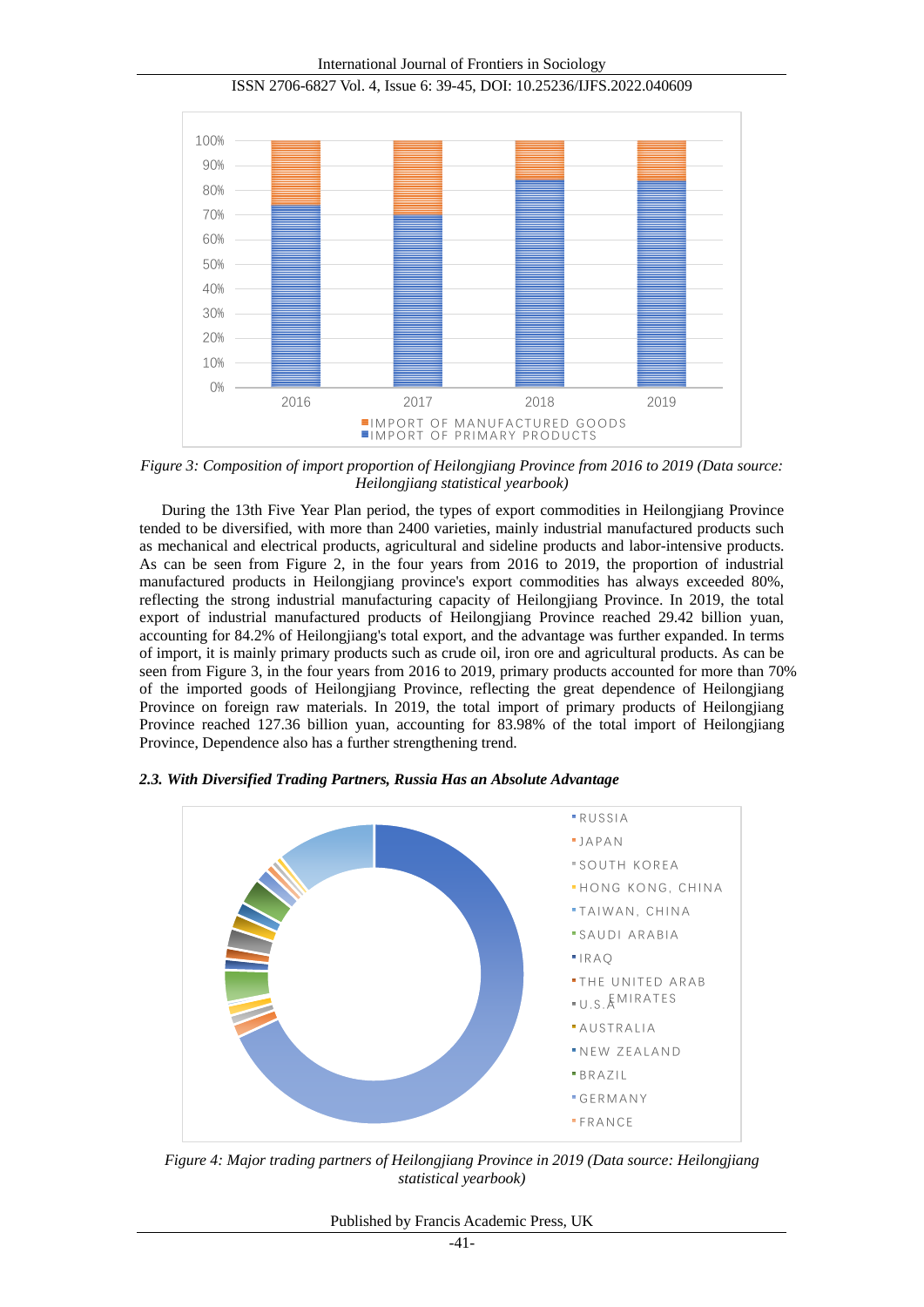Relying on national policies such as the "the Belt and Road" initiative, the construction of free trade zone and China Europe railway, and its unique geographical location, Heilongjiang Province has established trade partnerships with more than 200 countries and regions in the world. This paper takes the main trade partners of Heilongjiang Province in 2019 as an example. The results are shown in Figure 4. Heilongjiang Province has built a trade partner group with Russia, Japan, South Korea, China's Hong Kong and Taiwan regions and countries along the "the Belt and Road" as the main structure. The total trade volume with Russia reached 127.07 billion yuan, accounting for 68% of the total foreign trade volume of Heilongjiang Province, playing an indispensable role in the foreign trade pattern of Heilongjiang Province. During the 13th Five Year Plan period, the province's total exports to Russia reached 481.44 billion yuan, with an average annual growth of 12.5%, accounting for more than 60% of the total foreign trade of Heilongjiang Province and about 15% of the country's trade with Russia. China's position as the largest province in trade with Russia was further consolidated.

## **3. Problems in foreign trade of Heilongjiang Province**

Through the above analysis, we can see that although Heilongjiang Province has made great achievements in foreign trade during the 13th Five Year Plan period and maintained a rapid growth rate, there are many hidden dangers. If these problems are not solved in time and preventive measures are taken, it will cause great obstacles and huge losses to the development of foreign trade in Heilongjiang Province.

## *3.1. Low Product Competitiveness and Low Brand Effect*

Although the foreign trade of Heilongjiang Province has developed rapidly and achieved good results in recent years, the shortcomings of small overall competitiveness and low brand effect of products in Heilongjiang Province have always restricted the development of export trade of Heilongjiang Province, resulting in slow export growth and long-term trade deficit. At present, the product export strategy and competitive advantage of Heilongjiang Province are still based on low price, but with the improvement of labor cost in Heilongjiang Province and the improvement of foreign production efficiency, the strategy of relying on price advantage to obtain market competitiveness will be more and more difficult to work. In addition, the export enterprises of Heilongjiang Province do not pay attention to the construction of brands and are unable to deeply impress their brand impression, which leads to the weak attraction of export products to foreign consumers and the difficulty of making further breakthroughs in foreign markets, resulting in the poor development of export trade in Heilongjiang Province and the bottleneck period of development for a long time.



*3.2. The Added Value of the Product Is Not High and the Profit is Low*

*Figure 5: Proportion of primary and deep processed products of export products of Heilongjiang Province from 2016 to 2019 (Data source: Heilongjiang statistical yearbook)*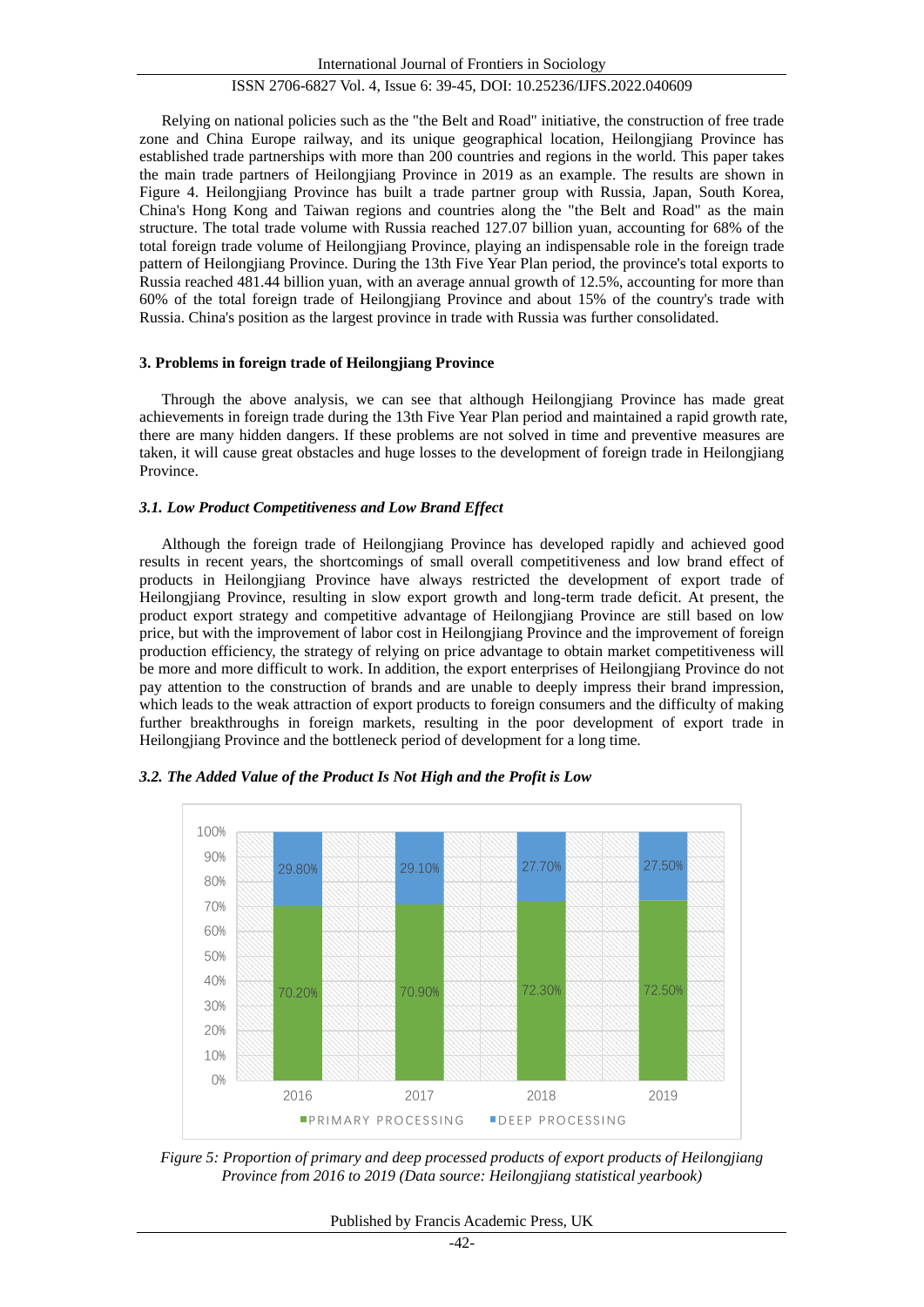Although the products in the export trade of Heilongjiang Province are mainly industrial manufactured products, most of these industrial manufactured products are only labor-intensive and resource intensive products. They only go through simple light processing or simple product assembly, which beautifies the export status of Heilongjiang Province to a certain extent and covers up the trade problems of Heilongjiang Province. As can be seen from Figure 5, the proportion of light processed products in the export products of Heilongjiang Province has exceeded 70% year by year and has a trend of increasing year by year. Therefore, the added value of the export products of Heilongjiang Province is generally not high, and even a considerable part of the products are produced and assembled in other provinces in China. Heilongjiang Province is only used as a transit station for these products to obtain meager transit costs<sup>[1]</sup>, so the export products of Heilongjiang Province generally have low profits, The economic pulling effect on the province is not obvious enough.

# *3.3. The Development of Foreign Trade Market Is Unbalanced and Vulnerable to Uncertain Factors*

Among the many trading partners in Heilongjiang Province, Russia occupies an absolutely dominant position. With geographical and policy advantages, Heilongjiang's total trade with Russia in recent years accounts for more than half of Heilongjiang's total foreign trade, and the development speed is faster than other foreign trade, which leads to the unbalanced development of Heilongjiang's foreign trade and is vulnerable to uncertain factors<sup>[2]</sup>. In addition, Russia's international environment is very bad. For a long time, Russia has been subject to economic sanctions and political isolation from the West. The West even threatened to kick Russia out of the US dollar based SWIFT international settlement system, which has greatly threatened the normal trade between Heilongjiang Province and Russia. Because Russia plays an indispensable role in the foreign trade of Heilongjiang Province, once the domestic economic situation of Russia is unfavorable, It is bound to cause serious damage to the foreign trade of Heilongjiang Province, or even retrogression.

#### *3.4. Lack of Rapid Response Mechanism to Deal with Trade Disputes*

With the rapid development of foreign trade in Heilongiiang Province, the economic ties between Heilongjiang Province and its trading partners will become closer and closer, and the trade frictions between the two sides will become more and more frequent. If these trade frictions are not handled in time, it will inevitably destroy the normal trade exchanges between Heilongjiang Province and its trading partners and hinder the further development of foreign trade in Heilongjiang Province. Therefore, It is necessary to establish a professional rapid response mechanism to deal with these trade disputes. However, so far, Heilongjiang Province has not established a relevant response mechanism or early warning mechanism, and there is a lack of professional legal personnel to deal with trade disputes, which will not only increase the risk of trade disputes, but also make the import and export enterprises in Heilongjiang Province in a difficult situation of isolation in case of trade friction, Facing huge economic losses, it will attack the enthusiasm of enterprises to carry out foreign trade, and then hinder the normal development of foreign trade in Heilongjiang Province.

# *3.5. Administrative Procedures are Complicated and Inefficient*

Low government efficiency and complicated administrative procedures have always been the most troublesome problems faced by enterprises and individuals, which is more common and serious in Heilongjiang Province. Foreign trade enterprises in Heilongjiang province need to go through multiple complicated procedures and run multiple departments and windows before foreign trade and when goods enter and leave the customs. The processing cycle is long and the efficiency is low. In addition, the policy implementation of functional departments in Heilongjiang Province is not strong enough, the new policy can not be implemented for a long time, and the work is greatly reduced. The troubles and problems caused by these human factors to foreign trade enterprises hinder the normal development of foreign trade in Heilongjiang Province to a certain extent.

#### **4. Countermeasures and Suggestions on Foreign Trade of Heilongjiang Province**

According to the problems existing in the development of foreign trade in Heilongjiang Province and combined with the actual situation of Heilongjiang Province, Heilongjiang province needs to make improvements according to the following countermeasures and suggestions to eliminate the development problems of Heilongjiang Province and prevent them from happening.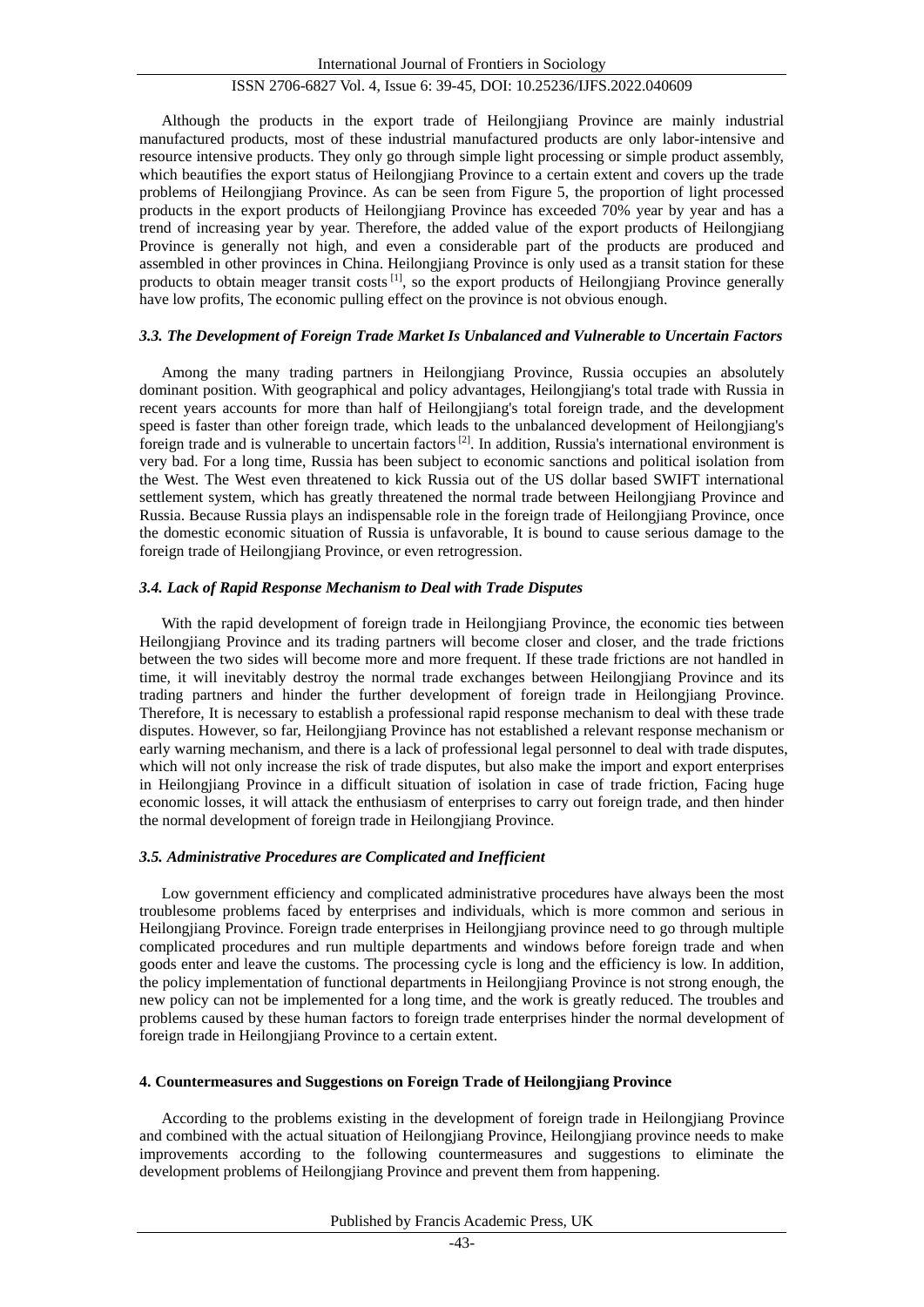#### *4.1. Encourage foreign Trade Enterprises to Build Their Own Brands*

Heilongjiang province needs to guide foreign trade enterprises to change the previous concept of winning by price, turn to the business philosophy of winning by quality and brand, pay attention to product quality, actively carry out development and innovation, explore and develop product characteristics, create the exclusive characteristics of this product, and shape the regional brand with the brand of Heilongjiang Province. Only in this way can the product impression be implanted into the hearts of consumers, win the favor of consumers and obtain the competitiveness in the market, we have achieved steady growth in exports and foreign trade.

## *4.2. Pay Attention to High-Tech Research and Development and Cultivate High-Quality Talents*

As an old industrial base, Heilongjiang Province has gradually lagged behind other provinces after the national reform and opening up. In addition to geographical and policy factors, Heilongjiang province does not pay attention to high-tech R & amp; D and training high-quality talents is also an important factor, which is also the main reason for the low added value and low profit of products in Heilongjiang Province. Relying solely on the expansion of production scale is impossible to revitalize Heilongjiang's economy. Heilongjiang Province should increase its support for high-tech enterprises, introduce preferential policies, reduce or cancel the relevant tax rates of high-tech enterprises, actively finance the technological research and development of high-tech enterprises and solve the financial difficulties of high-tech enterprises <sup>[3]</sup>. In addition, Heilongjiang Province also needs to establish a set of education and training mechanism to cultivate high-quality talents, cultivate professional talents and lay a talent foundation for the development of high-tech. Compared with cultivating talents, retaining talents is the key. Heilongjiang Province should introduce a series of attractive preferential policies and strive to create convenient conditions for the clothing, food, housing and transportation of high-quality talents and the education of future generations. Only in this way can we retain and attract talents [4] .

# *4.3. Establish more Bilateral Trade Channels and Guide Enterprises to Reasonably Disperse Foreign Trade*

Heilongjiang province still needs to rely on its geographical and policy advantages to maintain the advantages and development momentum of trade with Russia, but on this basis, Heilongjiang province needs to carry out closer trade exchanges with economies such as South Korea, Japan, Mongolia, the European Union, ASEAN and the United States, reduce tax rates, remove trade barriers, open up more bilateral trade channels and create convenient conditions for bilateral trade exchanges<sup>[5]</sup>. Heilongjiang Province also needs to introduce relevant policies to guide enterprises to disperse foreign trade and reward enterprises with outstanding contributions in this regard. Only by balancing the foreign trade of Heilongjiang Province and realizing the diversification of export market can we enhance the ability of Heilongjiang Province to resist the influence of uncertain factors.

## *4.4. Establish Professional Early Warning Mechanism and Legal Department*

Heilongjiang provincial government should take the lead in cooperating with foreign trade enterprises to establish a professional early warning mechanism, scientifically analyze and evaluate the risk coefficient of trade transactions of foreign trade enterprises, give suggestions and make early warning reminders, so as to achieve the purpose of preventing risks; In addition, Heilongjiang Province should also cultivate a large number of relevant professional legal talents, and then establish a professional trade dispute legal department to provide professional legal consulting services for enterprises with trade disputes, so as to minimize the economic losses of foreign trade enterprises; Finally, Heilongjiang Province should also establish a special tax rebate mechanism or special economic compensation mechanism to make economic compensation to enterprises that have suffered improper losses in foreign trade. Only by establishing a trade dispute settlement mechanism combining pre-warning, in-process assistance and post compensation, can we completely solve the trade dispute dilemma of enterprises in Heilongjiang Province.

## *4.5. Integrate the Functions of Multiple Departments and Create a Network Management Platform and Supervision Platform*

Heilongjiang province needs to continuously reduce the administrative procedures, eliminate unnecessary and repeated qualification examination, integrate the functions related to the nature of